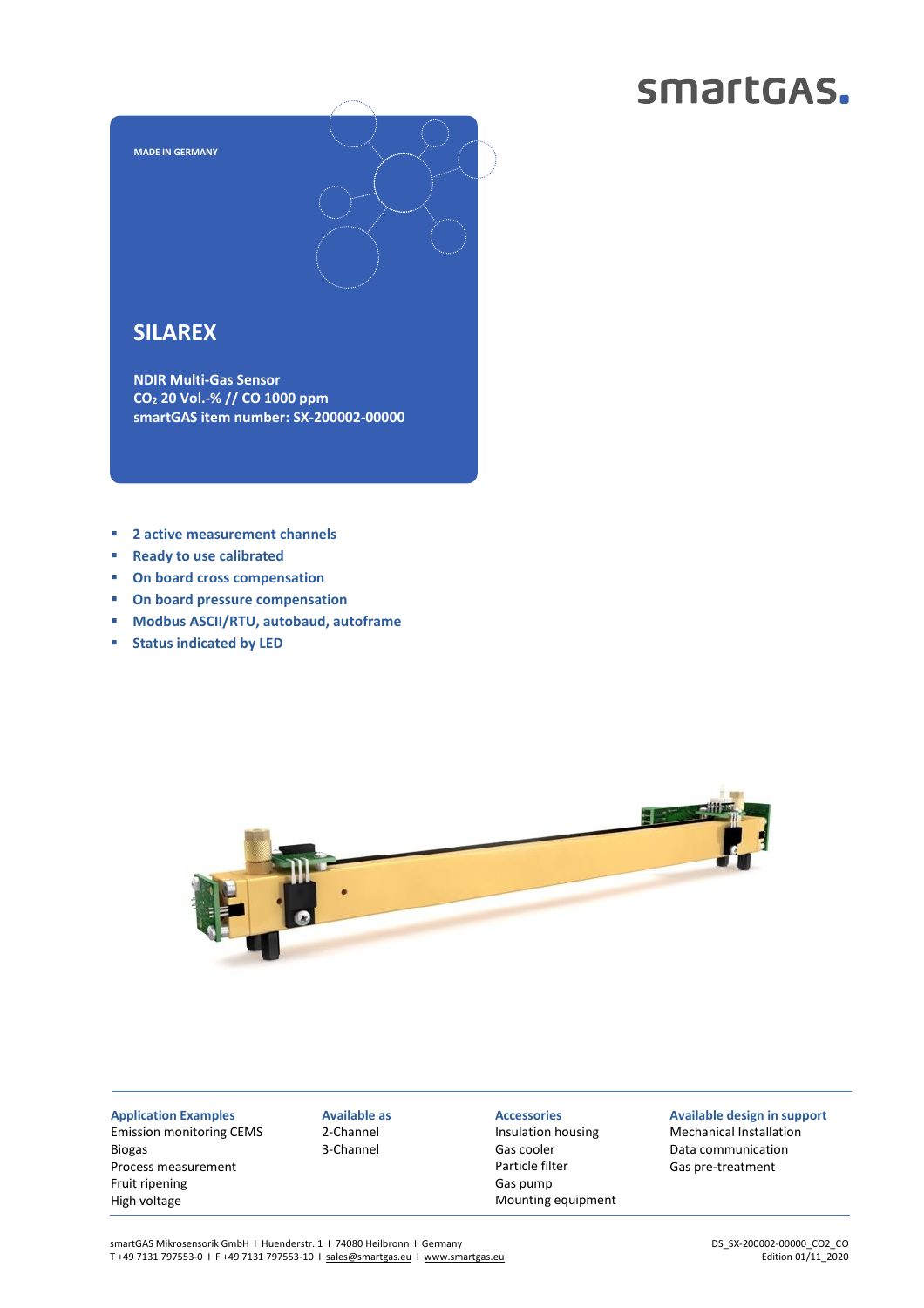# smartGAS.

#### **SILAREX I CO<sup>2</sup> // CO I SX-200002-00000**

| <b>General featurs</b>                          |                                                                                                                                                                                                                                                                                                                   | <b>Channel 1:</b>                                                                                                              | <b>Channel 2:</b>                                                                                  |  |
|-------------------------------------------------|-------------------------------------------------------------------------------------------------------------------------------------------------------------------------------------------------------------------------------------------------------------------------------------------------------------------|--------------------------------------------------------------------------------------------------------------------------------|----------------------------------------------------------------------------------------------------|--|
| Measurement principle:                          | Non Dispersive Infra-Red (NDIR),<br>dual wavelength                                                                                                                                                                                                                                                               |                                                                                                                                |                                                                                                    |  |
| Target gas:                                     |                                                                                                                                                                                                                                                                                                                   | CO <sub>2</sub>                                                                                                                | $\rm CO$                                                                                           |  |
| Measurement range:                              | 0  Full Scale (FS)                                                                                                                                                                                                                                                                                                | $FS = 20$ Vol.-%                                                                                                               | $FS = 1000$ ppm                                                                                    |  |
| Gas supply:                                     | by flow (nearly atmospheric pressure)                                                                                                                                                                                                                                                                             |                                                                                                                                |                                                                                                    |  |
| Flow rate:                                      | $0.11.01/$ min                                                                                                                                                                                                                                                                                                    |                                                                                                                                |                                                                                                    |  |
| Mounting dimensions:                            | 336 mm x 30 mm x 50 mm (L x W x H)                                                                                                                                                                                                                                                                                |                                                                                                                                |                                                                                                    |  |
| Warm-up time:                                   | < 2 minutes (start up time)<br>< 30 minutes (full specification)                                                                                                                                                                                                                                                  |                                                                                                                                |                                                                                                    |  |
| <b>Measuring response*</b>                      |                                                                                                                                                                                                                                                                                                                   |                                                                                                                                |                                                                                                    |  |
| Response time (t <sub>90</sub> ) @ 0.7 l / min: | $<$ 4 s (fast), $<$ 8 s (medium), $<$ 60 s (slow)                                                                                                                                                                                                                                                                 |                                                                                                                                |                                                                                                    |  |
| Digital resolution:                             |                                                                                                                                                                                                                                                                                                                   | 0.01 Vol.-%                                                                                                                    | 1 ppm                                                                                              |  |
| Detection limit (3 $\sigma$ ) max.:             | in fast / medium / slow mode:                                                                                                                                                                                                                                                                                     | $0.03$ Vol.-% /<br>0.02 Vol.-% /<br>0.01 Vol.-%                                                                                | 6 ppm $/$<br>$4$ ppm $/$<br>2 ppm                                                                  |  |
| Repeatability:                                  |                                                                                                                                                                                                                                                                                                                   | $\leq \pm 0.06$ Vol.-%                                                                                                         | $\leq \pm 6$ ppm                                                                                   |  |
| Linearity error (straight line deviation):      |                                                                                                                                                                                                                                                                                                                   | $\leq$ ± 0.1 Vol.-%                                                                                                            | $\leq \pm 10$ ppm                                                                                  |  |
| Long term stability (zero):                     | after 1000 h operating time                                                                                                                                                                                                                                                                                       | $\leq \pm 0.01$ Vol.-%                                                                                                         | $\leq \pm 5$ ppm                                                                                   |  |
| Long term stability (span):                     | after 1000 h operating time                                                                                                                                                                                                                                                                                       | $\leq \pm 0.02$ Vol.-%                                                                                                         | $\leq \pm 8$ ppm                                                                                   |  |
| Influence of T, P, flow rate, other*            |                                                                                                                                                                                                                                                                                                                   |                                                                                                                                |                                                                                                    |  |
| Temp. dependence (zero):                        | with thermal isolation, heater on                                                                                                                                                                                                                                                                                 | $\leq \pm$ 0.005 Vol.-% per °C                                                                                                 | $\leq \pm 0.1$ ppm per °C                                                                          |  |
| Temp. dependence (span):                        | with thermal isolation, heater on                                                                                                                                                                                                                                                                                 | $\leq \pm 0.01$ Vol.-% per °C                                                                                                  | $\leq \pm 0.2$ ppm per °C                                                                          |  |
| Pressure dependence:                            | pressure compensated, residual error in % of<br>actual reading / hPa                                                                                                                                                                                                                                              | $\leq \pm 0.02$                                                                                                                | $\leq \pm 0.02$                                                                                    |  |
| Flow rate dependence per 0.1 l / min:           |                                                                                                                                                                                                                                                                                                                   | $\leq \pm 0.02$ Vol.-%                                                                                                         | $\leq \pm 2$ ppm                                                                                   |  |
| Cross sensitivity (zero) other gases:           | @ 20 Vol.-% CO <sub>2</sub> (compensated for 42 °C):<br>@ 1000 ppm CO (compensated for 42 °C):<br>@ 2000 ppm NO (uncompensated at 42 °C):<br>@ 2000 ppm SO <sub>2</sub> (uncompensated at 42 °C):<br>@ 200 ppm NO <sub>2</sub> (uncompensated at 42 °C):<br>$@6$ Vol.-% CH <sub>4</sub> (uncompensated at 42 °C): | $\leq \pm 0.02$ Vol.-%<br>$\leq \pm 0.02$ Vol.-%<br>$\leq \pm 0.02$ Vol.-%<br>$\leq \pm 0.02$ Vol.-%<br>$\leq \pm 0.02$ Vol.-% | $<$ $\pm$ 12 ppm<br>$<$ $\pm$ 40 ppm<br>$<$ $\pm$ 100 ppm<br>$<$ $\pm$ 20 ppm<br>$<$ $\pm$ 200 ppm |  |
|                                                 |                                                                                                                                                                                                                                                                                                                   |                                                                                                                                |                                                                                                    |  |

### **Electrical inputs and outputs**

| Supply voltage:           | 24 V DC + 10 %                                              |
|---------------------------|-------------------------------------------------------------|
| Average power consumption | <6 W (while heater on) // < 1 W (at stabilized temperature) |
| Inrush current:           | $< 400 \text{ mA}$                                          |
| Digital output signal     | Modbus ASCII / RTU via RS485, autobaud, autoframe           |
| Calibration               | Zero and Span via Modbus ASCII / RTU                        |